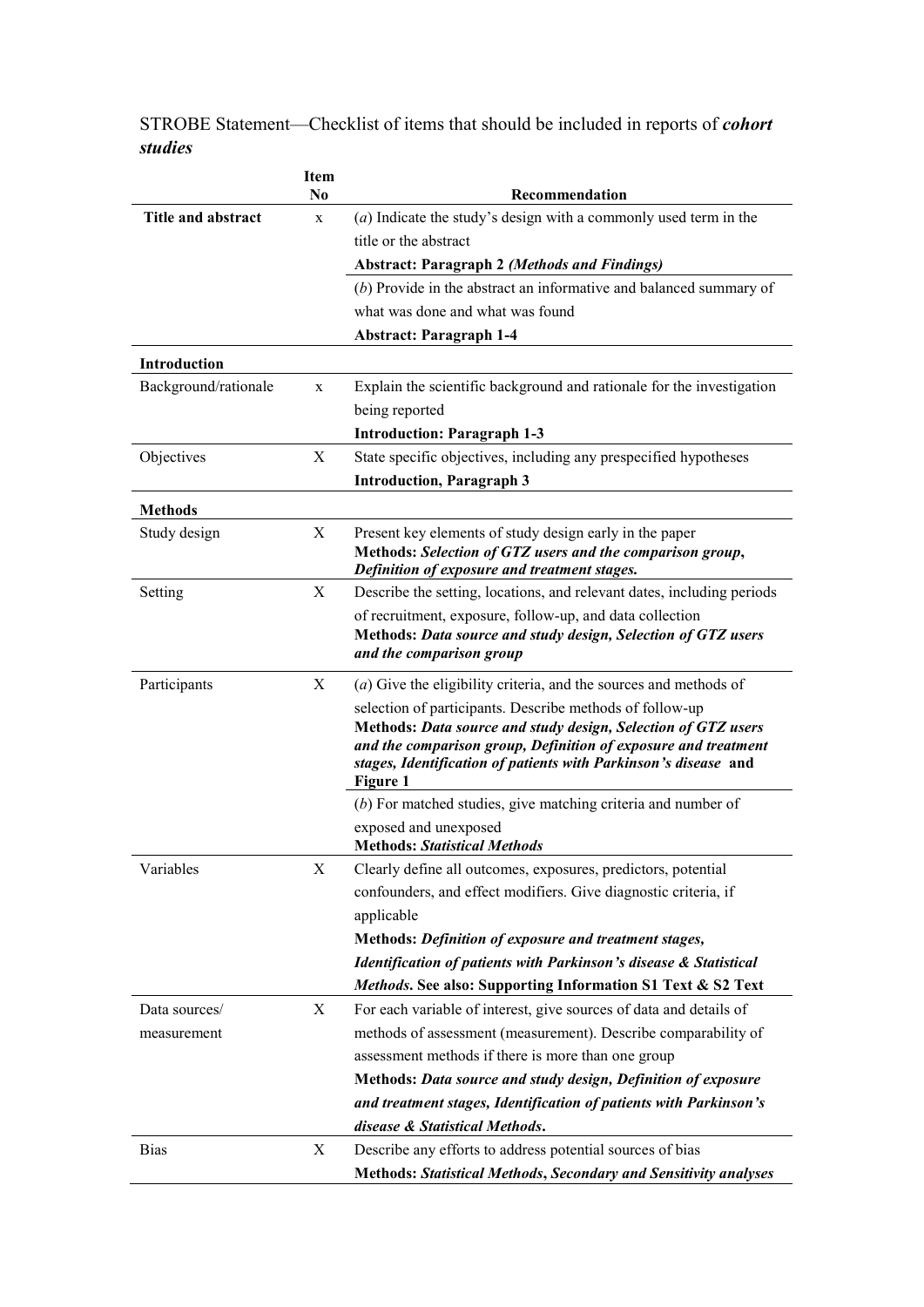| Study size             | X | Explain how the study size was arrived at                               |
|------------------------|---|-------------------------------------------------------------------------|
|                        |   | Methods: Selection of GTZ users and the comparison group (nb.           |
|                        |   | no pre-defined study size, all eligible individuals included)           |
| Quantitative variables | X | Explain how quantitative variables were handled in the analyses. If     |
|                        |   | applicable, describe which groupings were chosen and why                |
|                        |   | Methods: Definition of exposure and treatment stages,                   |
|                        |   | Identification of patients with Parkinson's disease; and Statistical    |
|                        |   | <b>Methods</b>                                                          |
| Statistical methods    | X | $(a)$ Describe all statistical methods, including those used to control |
|                        |   | for confounding                                                         |
|                        |   | <b>Methods: Statistical methods</b>                                     |
|                        |   | $(b)$ Describe any methods used to examine subgroups and                |
|                        |   | interactions                                                            |
|                        |   | <b>Methods: Statistical methods, Secondary and Sensitivity analyses</b> |
|                        |   | $(c)$ Explain how missing data were addressed                           |
|                        |   | Methods: Definition of exposure and treatment stages, Sensitivity       |
|                        |   | analyses                                                                |
|                        |   | $(d)$ If applicable, explain how loss to follow-up was addressed        |
|                        |   | <b>Results: Patient characteristics (Paragraph 1)</b>                   |
|                        |   | $(e)$ Describe any sensitivity analyses                                 |
|                        |   | <b>Methods: Sensitivity analyses</b>                                    |
| <b>Results</b>         |   |                                                                         |
| Participants           | X | (a) Report numbers of individuals at each stage of study-eg             |
|                        |   | numbers potentially eligible, examined for eligibility, confirmed       |
|                        |   | eligible, included in the study, completing follow-up, and analysed     |
|                        |   | <b>Results: Patient characteristics and Figure 2</b>                    |
|                        |   | (b) Give reasons for non-participation at each stage                    |
|                        |   | <b>Results: Patient characteristics and Figure 2</b>                    |
|                        |   | (c) Consider use of a flow diagram                                      |
|                        |   | Figure 2                                                                |
| Descriptive data       | X | (a) Give characteristics of study participants (eg demographic,         |
|                        |   | clinical, social) and information on exposures and potential            |
|                        |   | confounders                                                             |
|                        |   | Results: Patient characteristics and Table 1. See also: Supporting      |
|                        |   | information S3 Table                                                    |
|                        |   | (b) Indicate number of participants with missing data for each          |
|                        |   | variable of interest                                                    |
|                        |   | Table 1                                                                 |
|                        |   | (c) Summarise follow-up time (eg, average and total amount)             |
|                        |   | Methods: Selection of GTZ users and the comparison group                |
|                        |   | <b>Results: Patient characteristics and Table 1</b>                     |
| Outcome data           | X | Report numbers of outcome events or summary measures over time          |
|                        |   | <b>Results: Results primary analysis and Table 2</b>                    |